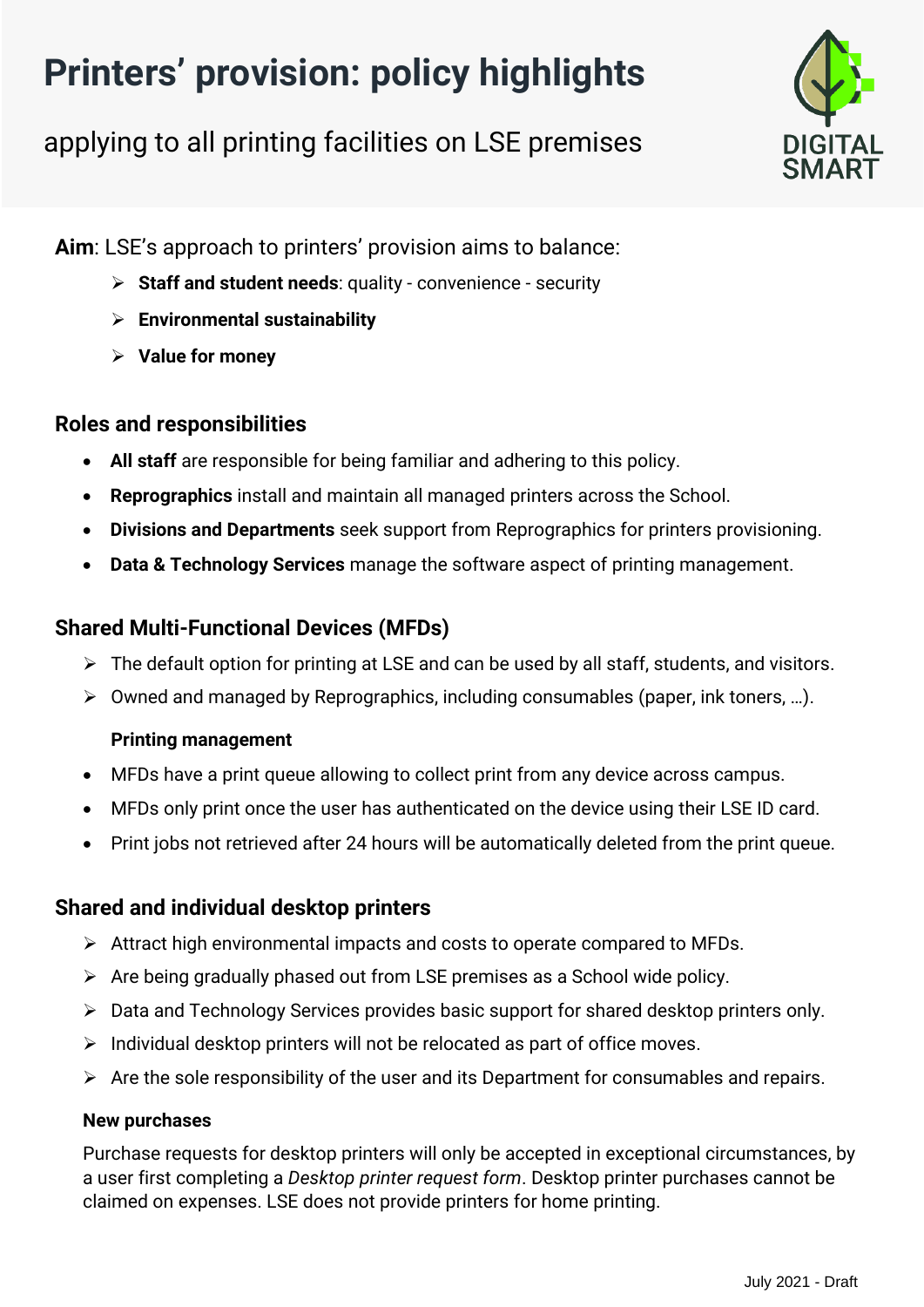# **Printers' provision policy**



**Scope**: This policy applies to all printing facilities on LSE premises, offered by LSE to all staff, students and visitors across all campuses including Halls of Residences in relation to printing, photocopying and scan to e-mail.

**Aim**: LSE's approach to printers' provision aims to balance:

# ➢ **Staff and student needs**

- **Quality** Ensure print quality and reliability of printing facilities.
- **Convenience** Make Multi-Functional Devices printing facilities the default available option across campus, to offer users options to print, scan, and copy documents for transfer or storage.
- **Security** Protect LSE data using authenticated release for printing and moving to centrally managed printers' provision.

## ➢ **Environmental sustainability**

Reduce our environmental impacts by rationalising the number of devices we require and minimise the impacts of consumables (paper, ink…). Encourage users to transition from printing to digital alternatives.

## ➢ **Value for money**

Minimise the financial costs of meeting staff and student needs and our environmental sustainability objectives.

## **1. Roles and responsibilities**

## **All staff**

• Responsible for being familiar and adhering to this policy.

#### **Divisions and Departments**

- Seek Reprographics support to approve, procure, install, and support printers' provision.
- Appoint a departmental **Printing Superuser** to be trained by Reprographics.

**Printing Superusers** are appointed by each Department and are trained by Reprographics. Superusers deal with minor printers' issues (eg paper jams) and liaise with Reprographics on maintenance needs and the ordering of consumables.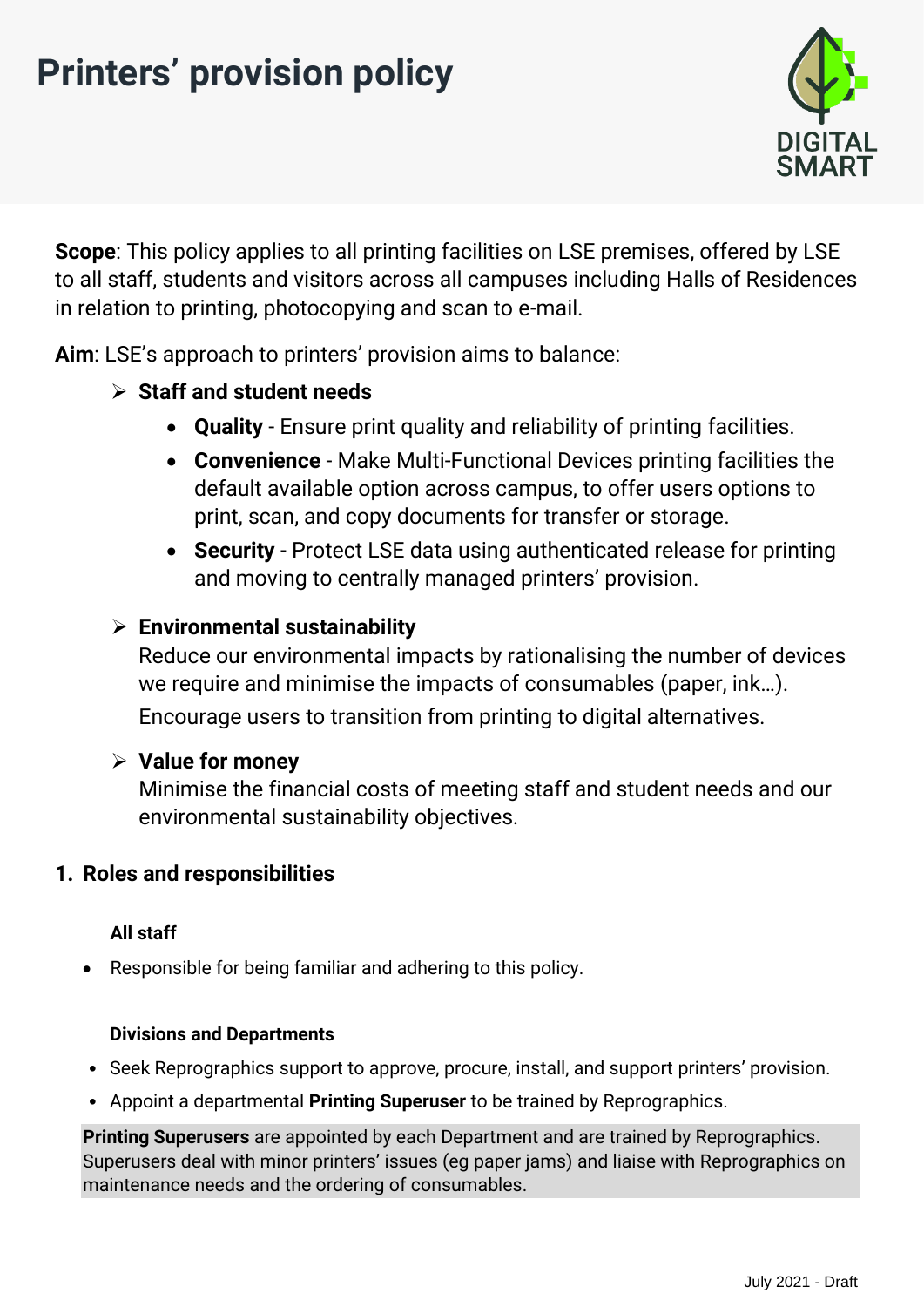#### **Reprographics team**

• Manage all aspects of the print service and devices, including software, procurement, recycling and consumables, and providing training to Printing Superusers.

• Manage the relationship with the supplier of the printers' fleet, monitor all devices and liaise with the supplier and DTS regarding all issues and queries.

#### **Data & Technology Services (DTS)**

- Responsible for staff and student printing software.
- Deal and redirect users queries through the Service Desk.

# **2. Shared Multi-Functional Devices (MFDs)**

**Multi-Functional Devices (MFDs)** can print A4/A3, staple, photocopy, and scan documents.

Multi-Functional Devices meet our objectives for:

- **Staff and students needs**
	- o **Quality** –MFDs helps the effective central management of equipment and a more responsive, proactive servicing by Reprographics.
	- o **Convenience** MFDs are accessible to all and highly reliable.
	- o **Security**  as MFDs only print once the user has authenticated on the device.
- **Value for money** MFDs are a cost-effective way to print.
- **Environmental sustainability** Using MFDs help reduce use of resources.

# **Recharging**

**Managed printers** are printers such as MFDs which are connected to the LSE managed network, which allows information on print volumes to be processed remotely.

All **managed printers** use a **click rate** which is charged to Departments, reflecting their actual usage. Reprographics use the funds collected to cover the running costs of printers.

**Click rate** - One click equals one side of paper. The click rate reflects the total cost of printing: device rental, service support, maintenance, and consumables (paper, ink…).

Print usage for users is recharged monthly to the Departments allocated budget codes by Reprographics using internal recharging (Internal Debits Notes).

# **Paper Supplies**

Reprographics is responsible for paper delivery for staff devices.

**Printing Superusers** monitor paper supplies and contact Reprographics when stocks are low. Any paper requests will need be placed via Reprographics by phone or email. Paper costs are covered in the **click rate**.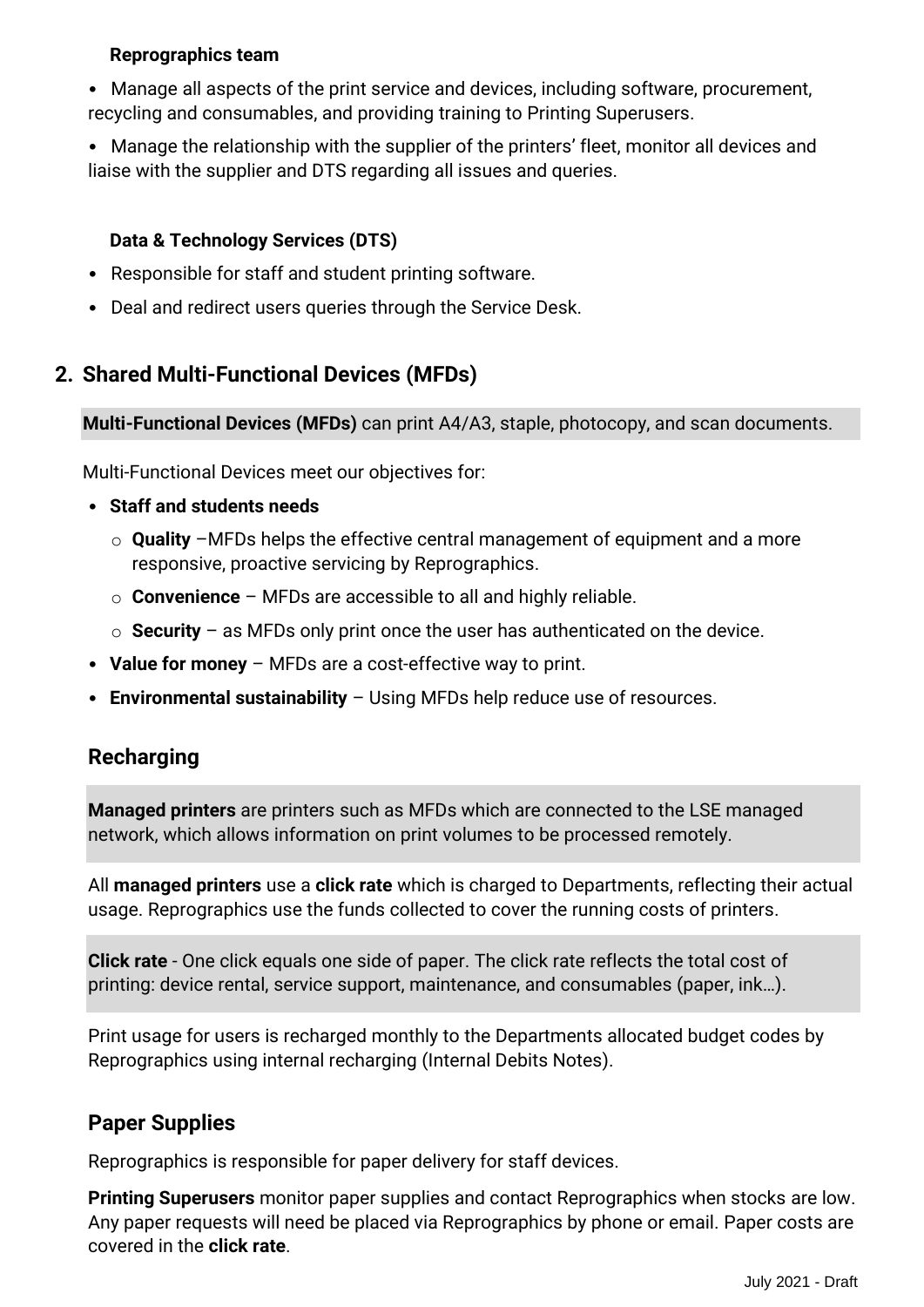To support LSE's sustainability efforts, Reprographics paper stocks for the School's MFDs are Evolution 75% to 100% recycled, manufactured without chlorine bleaching with high whiteness achieved by a special converting process for the recycled fibre.

More information regarding our current paper supplier can be found [on their website](https://www.paper.co.uk/environment/)

# **Printers' functionality**

The standard default print settings are A4 mono (black & white) and duplex (double sided). These settings should not be changed unless there is a proven business need. Colour printing should only be used when necessary.

**Pull printing -** let users send printing jobs from any LSE computer and retrieve it from any shared MFD across campus by authenticated on the device using his LSE ID card. This protects document confidentiality and prevent unnecessary printing and waste.

Print jobs not retrieved after 24 hours will be automatically deleted from the print queue.

## **Support**

- **Managed printers** will be monitored remotely by Reprographics, for faults and consumables levels during working hours 09:30-17:30. Most failures, faults and consumable requests will be actioned before users are aware of any issues.
- All requests for engineer support, paper supplies, printer consumables, toner installation and print credit refunds need to be submitted to:
	- ➢ *Reprographics* for **managed printers** across campus
	- ➢ *Print & Copy Helpdesk* for printers in the Library.
	- ➢ *Halls' dedicated lead* for printers in Halls of Residences.

## **Provision**

•

**Managed printers** will be provided to Departments determined by staff ratio and departmental needs. Wherever practical, printers will be shared and placed in communal areas. The ratio of print devices to users will be based on the optimum number of print devices to meet LSE requirements while delivering value for money and minimise environmental impacts.

# **3. Individual Desktop Printers**

Individual desktop printers attract high environmental impacts and costs to operate compared to Multi-Function Devices and as a result are being gradually phased out as a School wide policy.

- Where possible desktop printers will be replaced with managed print devices.
- The process for the exceptional purchase of desktop printers is detailed on page 6.
- A desktop printer will only be provided under the following conditions:
	- 1. **Disability** needs, as confirmed by a medical professional.
	- 2. **Distance** further than 50m from a managed printer, as confirmed by Reprographics.